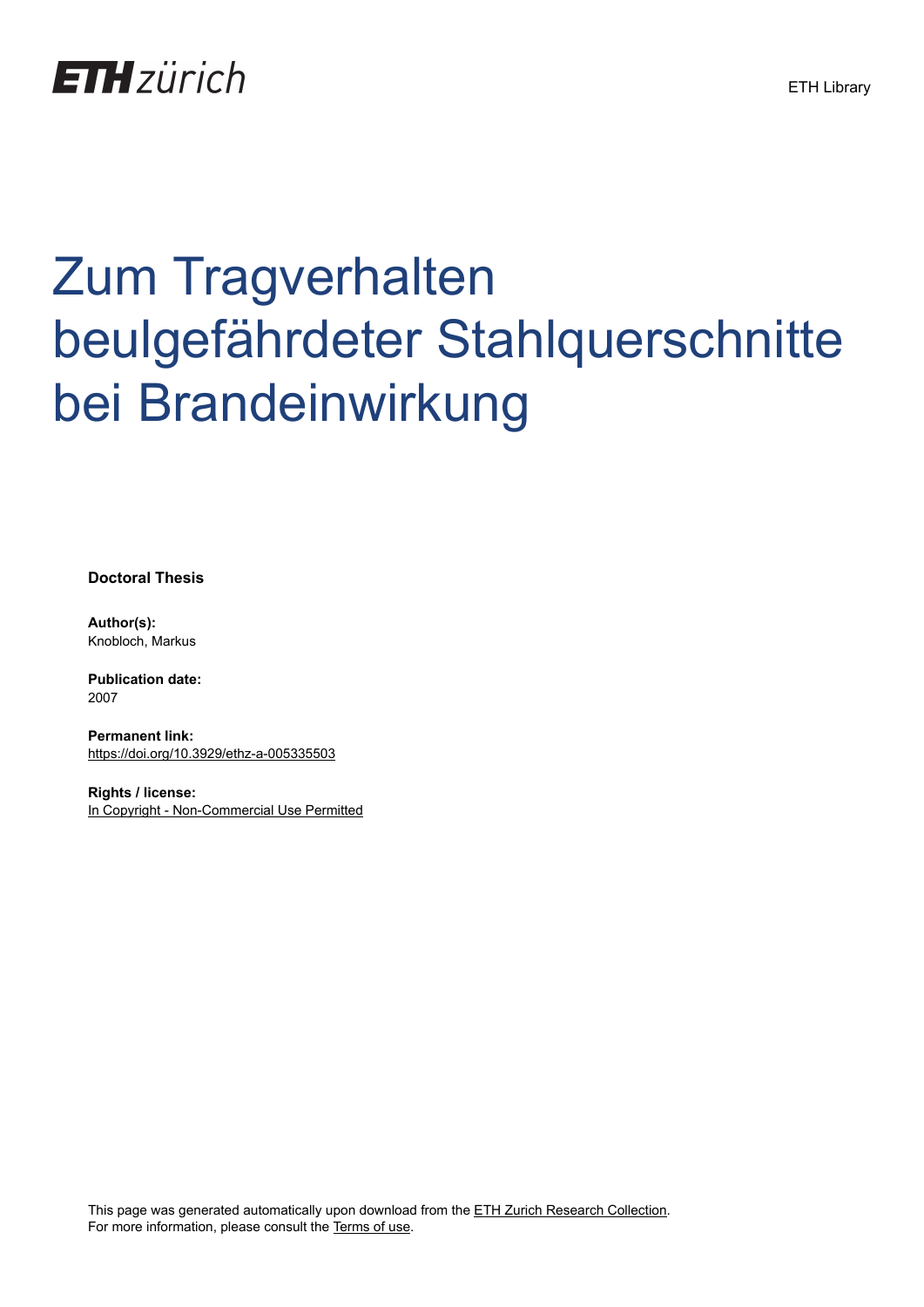Dissertation ETH Nr. 16910

# **ZUM TRAGVERHALTEN BEULGEFÄHRDETER STAHLQUERSCHNITTE BEI BRANDEINWIRKUNG**

ABHANDLUNG zur Erlangung des Titels

#### DOKTOR DER TECHNISCHEN WISSENSCHAFTEN der EIDGENÖSSISCHEN TECHNISCHEN HOCHSCHULE ZÜRICH

vorgelegt von

Markus Knobloch Diplom-Ingenieur. Technische Universität Darmstadt

> geboren am 21. Juni 1976 von Frankfurt am Mein. Deutschland

angenommen auf Antrag von

Prof. Dr. sc. techn, Mario Fontone. Referent Prof. Dr.-Ing. Jörg Lange, Korreferent

2007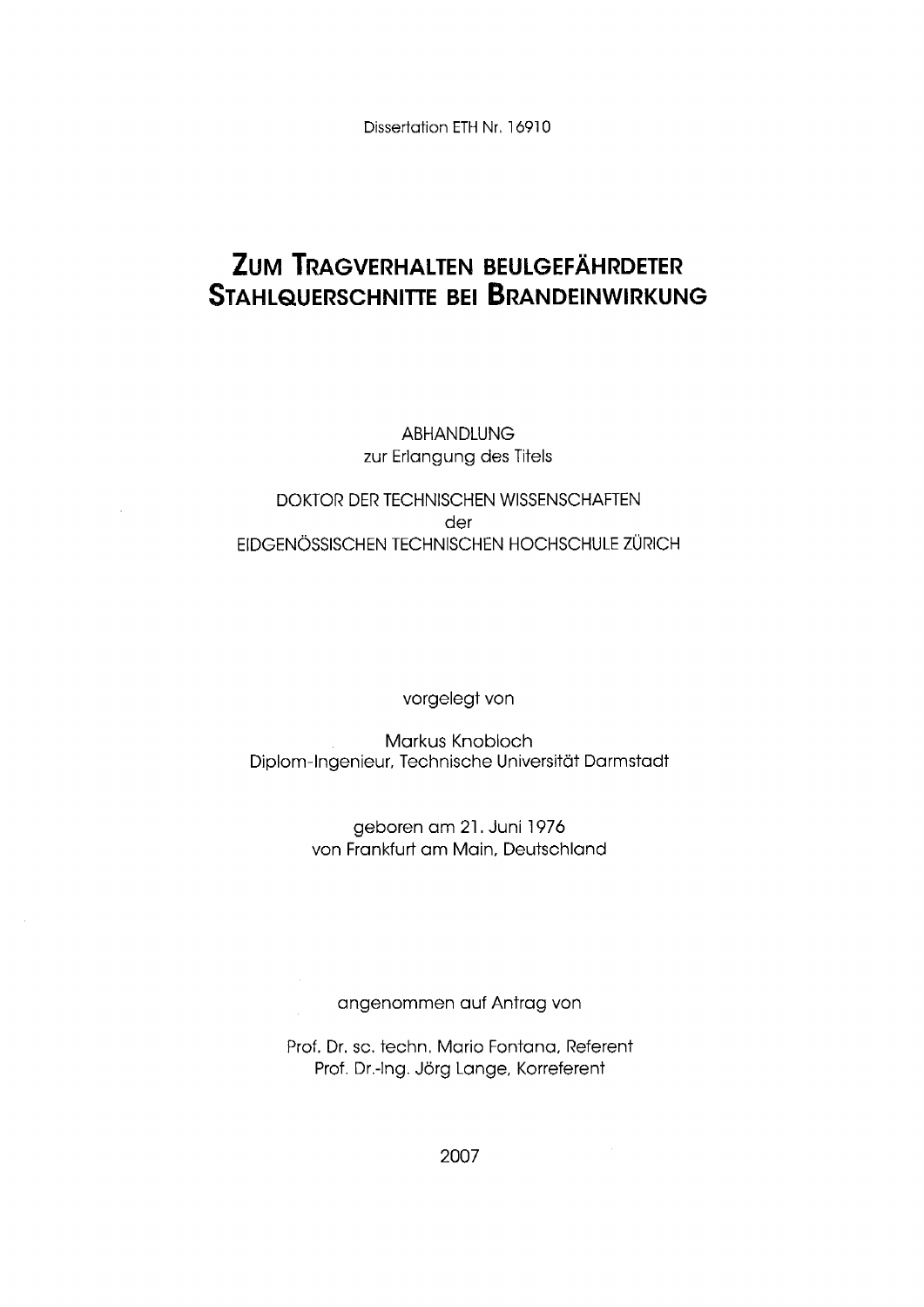## **Kurzfassung**

Die Brandbemessung erlangt fortlaufend größere Bedeutung für die sichere und wirtschaftliche Konstruktion von Stahlbauten. Neben einer brandgerechten konstruktiven Ausbildung müssen realitätsnahe Berechnungsmodelle für die Bemessung von Stahlquerschnitten im Brandfall entwickelt werden. Das Materialverhalten bei erhöhten Temperaturen im Brandfall, das Plastifizierungsvermögen der Querschnitte bei nicht-linearem Spannungs-Dehnungsverhalten und die Stabilitätsproblerne, insbesondere das lokale Beulverhalten sind dabei besonders wichtig. Stahlbauteile besitzen eine hohe Wärmeleitfähigkeit und eine geringe Massigkeit. Ungeschützte dünnwandige Stahlquerschnitte erwärmen sich demzufolge im Brandfall schnell. Die Festigkeit und Steifigkeit des Baustahls nehmen während der Erwärmung deutlich ab, und das Spannungs-Dehnungsverhalten wird nicht-linear. Traglaststeigerungen infolge von Plastifizierungen werden erst bei großen Dehnungen erreicht. Im Brandfall muss aufgrund der vergrößerten Stauchungen daher der traglastmindernde Einfluss des lokalen Beulens für Querschnitte mit geringerer Schlankheit berücksichtigt werden verglichen mit der Normaltemperatur.

Die bestehenden Bemessungsmodelle für lokales Beulen im Brandfall basieren auf Erfahrungen und Einschätzungen von Experten oder adaptieren die Berechnungsmethoden für Normaltemperatur und berücksichtigen vereinfachend die reduzierte Steifigkeit und Festigkeit mit Hilfe temperaturabhängiger Abminderungsfaktoren. Diese Modelle stellen praxisorientierte Vereinfachungen dar, vernachlässigen jedoch entscheidende Einflussgrößen für das Beulverhalten im Brandfall, beispielsweise das nicht-lineare Materialverhalten. Zudem sind diese Bemessungsmodelle nur für Querschnitte gültig, die bereits bei Normaltemperatur beulgefährdet sind. Berechnungsmodelle für lokales Beulen kompakter Querschnitte im Brandfall und Modelle für eine ungleichmäßige Erwärmung und thermische Zwängungen existieren bisher nicht.

Ziel dieser Forschungsarbeit ist die Entwicklung von Berechnungsmodellen für das Tragverhalten beulgefährderer Querschnitte im Brandfall. Mit Hilfe dieser Modelle sollen die wesentlichen Zusammenhänge und Einflussgrößen für das Beulverhalten von Stahlquerschnitten bei einer Brandbeanspruchung aufgezeigt werden.

Das Tragverhalten beulgefahrdeter Stahlquerschnitte im Brandfall kann auf das dehnungsabhängige lokale Beulen, die veränderten Materialeigenschaften von Baustahl bei erhöhten Temperaturen und die Einflüsse aus der Erwärmung zurückgeführt werden. Daher betrachtet der erste Teil dieser Forschungsarbeit das grundlegende Tragverhalten von Querschnittselementen (Kapitel 2) und die Folgen einer Erwärmung (Kapitel 3). Die Forschungsarbeit analysiert den Einfluss des Spannungs-Dehnungsverhaltens, des Verfestigungsvermögens und der Randbedingungen auf das Tragverhalten einschließlich des Tragwiderstandes mit Hilfe analytischer und numerischer Methoden. Des Weiteren werden die Folgen einer Brandbeanspruchung und die bestehenden Berechnungsmodelle einschließlich der Klassifizierung vorgestellt und diskutiert.

Der zweite Teil der Arbeit analysiert das Beulverhalten von Stahlquerschnitten im Brandfall mit Hilfe einer dehnungsabhängigen Berechnungsmethode (Kapitel 4). Die entwickelten Berechnungsmodelle verwenden dehnungsabhängige Traglastkurven für drei- und vierseitig gelagerte Querschnittselemente. Die Traglastkurven basieren auf der Fließlinientheorie und den Ergebnissen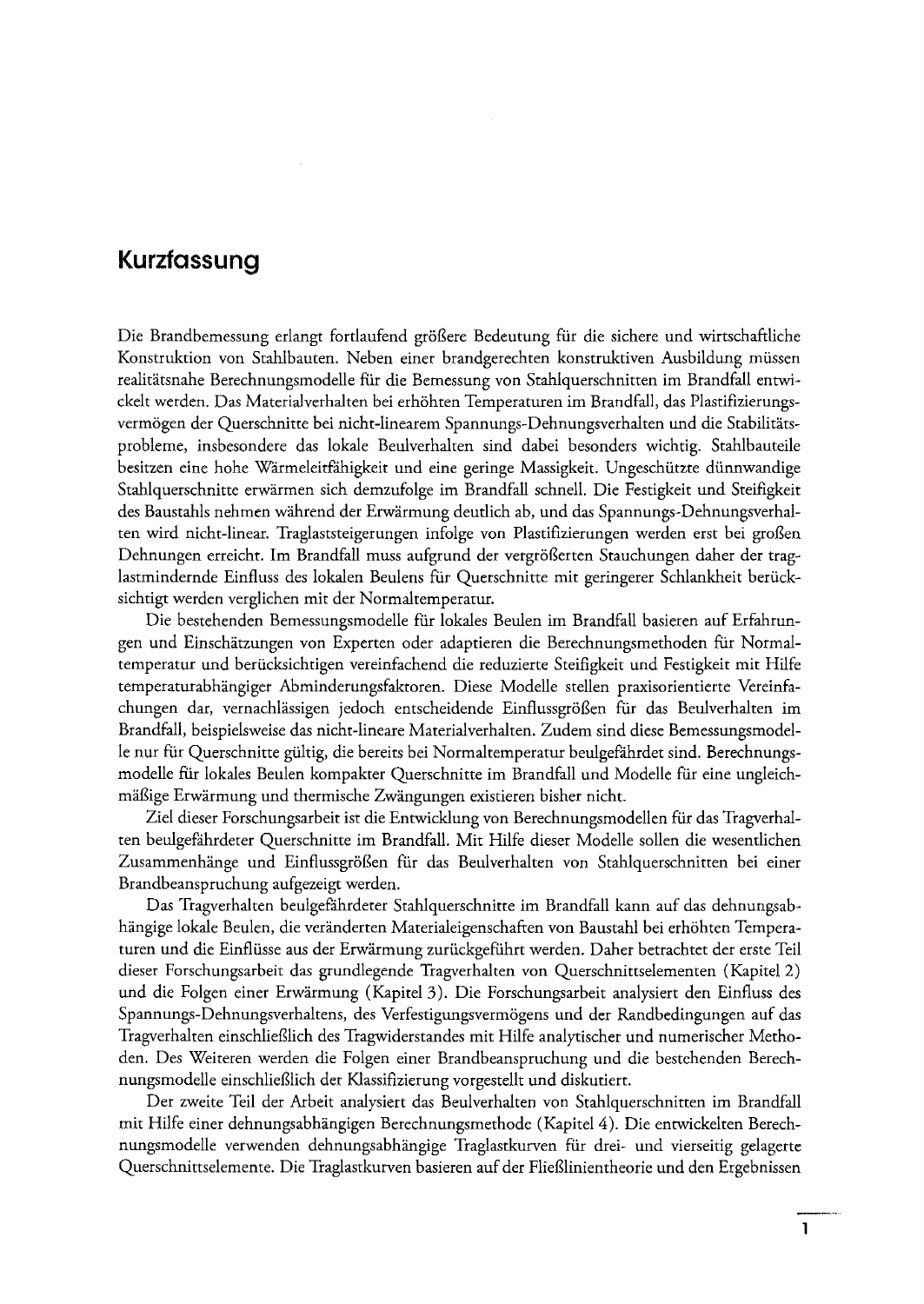numerischer Berechnungen. Die neue Methode vermeidet eine Klassifizierung. Sie berücksichtigt Plastifizierungen, das nicht-lineare Materialverhalten, ungleichmäßige Temperaturverteilungen sowie thermische Zwängungen.

Diese Forschungsarbeit zeigt den maßgeblichen Einfluss des nicht-linearen Materialverhaltens von Baustahl bei erhöhten Temperaturen, der vergrößerten Stauchungen im Brandfall und der thermischen Zwangskräfte fiir das Beulverhalten von Stahlquerschnitten auf.

 $\sim$ 

 $\frac{1}{2}$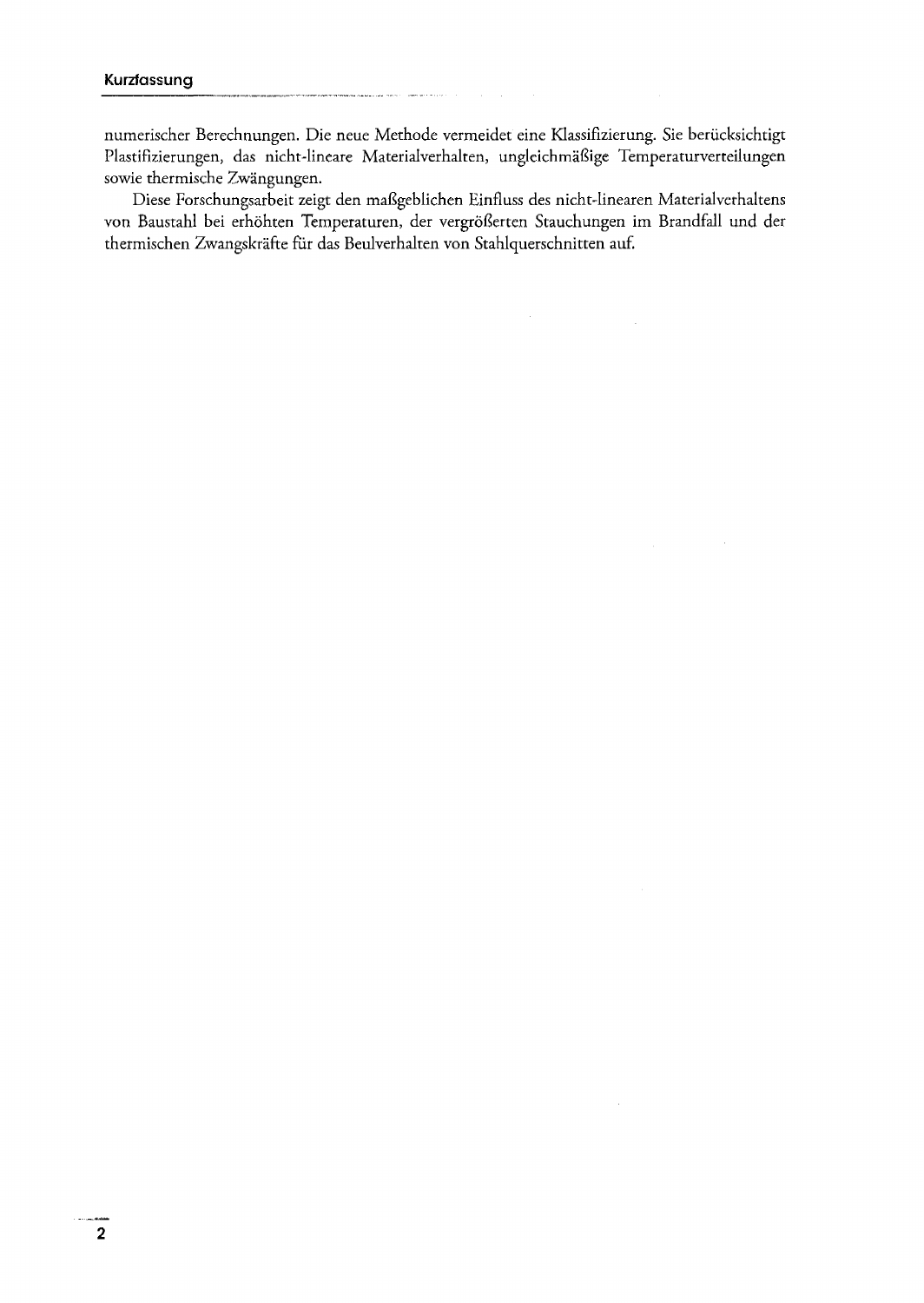### **Abstract**

Fire design has bccome an important factor in the safe and econornical design of steel structures and has attracted worldwide attention during recent years, In addition to sound construction practice for steel structures in fire, it is necessary to have safe, economical, and easy applicable design models for steel members subjected to fire, especially in case of stability failure. Under fire conditions, thin-walled steel members without fire protection heat up quickly, primarily due to their typically high surface-to-volume ratio and the high thermal conductivity of steel. At elevated tempcratures, the strength and stiffness of steel decreases, and the typical linear-elastic ideal-plastic stress-strain relationship becornes distinctly nonlinear. As a result, large strains are required to activate an increase in cross-sectional capacity resulting from plastiflcation. Therefore, local buckling in fire needs to be considered far a wider range of cross-sectional slenderness than in ambient temperature design. Normally, simplified calculation methods are used to analyse fire resistance of steel cross-sections subjected to fire. These methods adopt the ambient temperature stress-based approach – including the *effective width method* – for fire conditions. Resistance at elevated temperature is determined using the same equations as for ambient temperature design; but the material properties at elcvated temperatures used for fire design are calculated using reduction factars. This simplification neglects the fact that the calculation methods to consider local buckling were developed for elastic reversible strains and the material behaviour of steel at ambient temperatures. As the stress-strain relationship of steel at elevated temperatures is distinctly nonlinear, using the effective widths taken from ambient ternperature design may generate unreliable results, In addition, calculation models far local buckling of compact seetions in fire as well as models far nonuniform heating and thermal restraints are inexistent.

It is thus the aim of the present study to review the current design procedure for ambient and elevated temperatures and to develop new calculation models for steel members subjected to fire, taking into account local buckling. These models are supposed to give a realistic description of local buckling in fire.

The load-carrying capacity of steel cross-sections in fire is mainly determined by the local buckling behaviour, the nonlinear stress-strain relationship of steel at elevated temperatures and the influence of heating. The study first describes the fundamental local buckling behaviour of stiffened and unstiffened elements with Iinear-elastic, linear-elastic ideal-plastic, and elastic nonlinearplastic stress-strain relationship (chapter 2). The thesis analyses the influence of the stress-strain relationship. the strain hardening capacity, and the boundary conditions on the load-carrying capacity including ultimate capacity using analytical and numerical calculations. The *plastic mechanism analysis* is used to describe the load-carrying capacity in the post-ultimate range. Next, the study analyses the effects of heating of steel seetions in fire, and then commonly used stress-based design models and classification for steel members subjectcd to local buckling and fire are reviewed (chapter 3). The thesis shows that a new classification for the stress-based design methods is necessary. This classification shall consider the reduced proportional limit, the large strains required to reach yield stress, and the nonlinear stress-strain relationship of carbon steel at elevated temperatures. Stress-based design models have difficulty describing local buckling behaviour under flre con